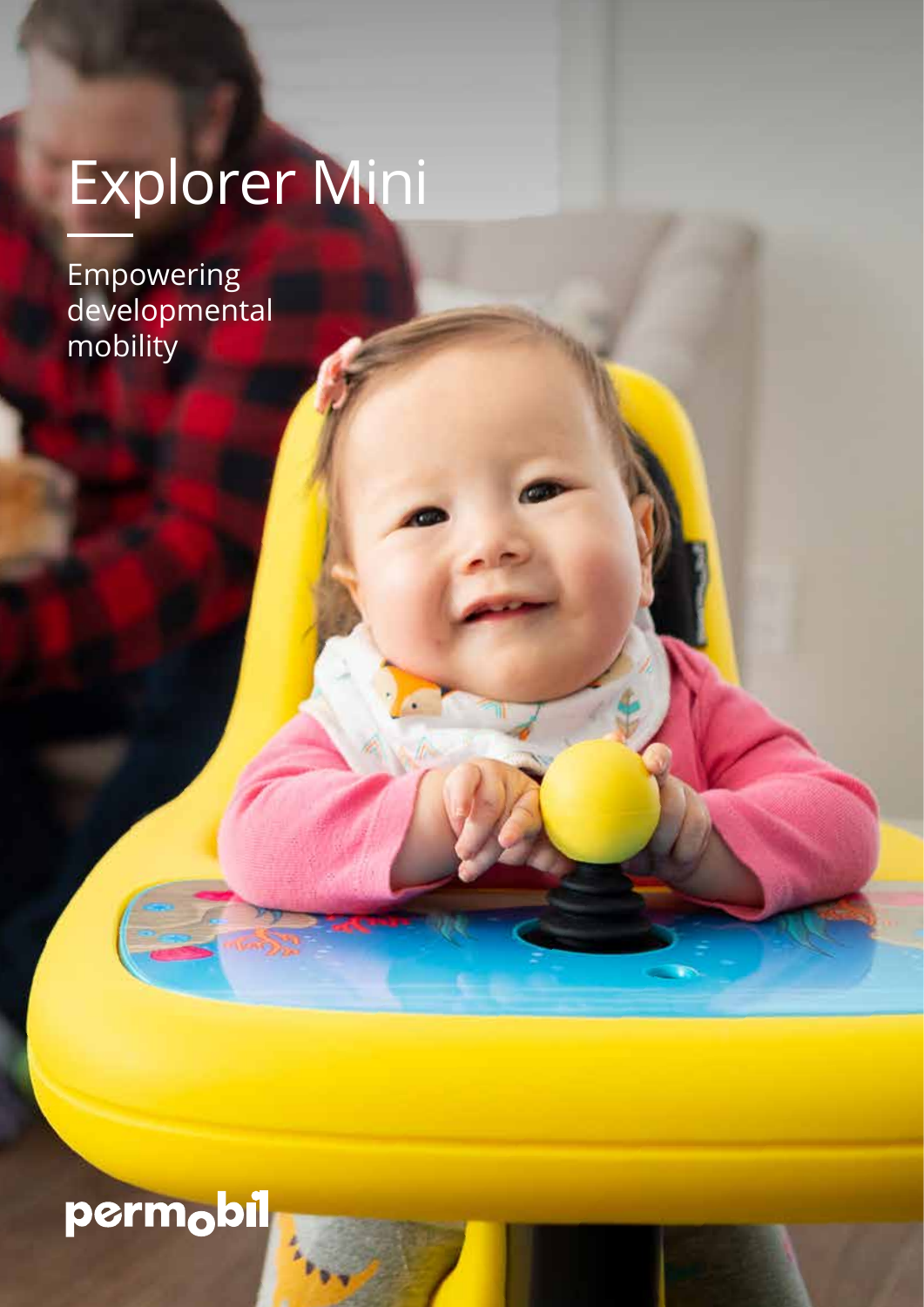**Upper extremity weight bearing surface aids in the development of head and trunk control**

**Private Contractor** 

**The Explorer Mini is a power mobility solution designed to aid in the achievement of developmental milestones by introducing self-initiated movement for children with mobility impairments at an earlier age.**

## Maximise early learning

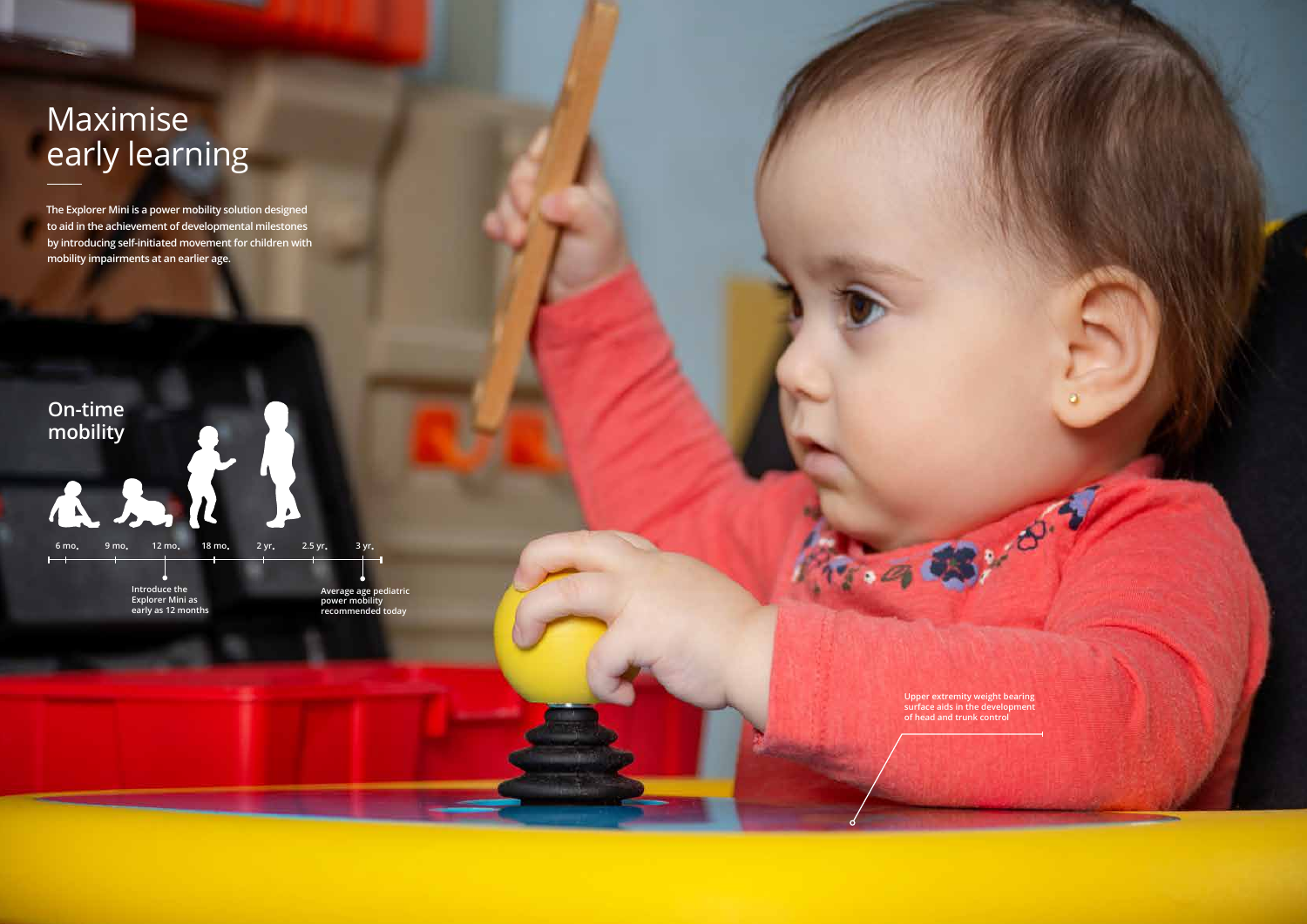**Adjustable, removable saddle seat supports functional positioning and hip development** Explorer Mini

# Developmentally inspired seating

The Explorer Mini is an ergonomic device with multiple weight bearing surfaces to help promote safe, stable upright postures. The intuitive design provides just the right amount of support enabling young children with mobility impairments opportunities to develop strength, endurance and postural control.



**Height easily adjusts as child grows and progresses**

> Compact front wheel drive base easily maneuvers in kid-sized spaces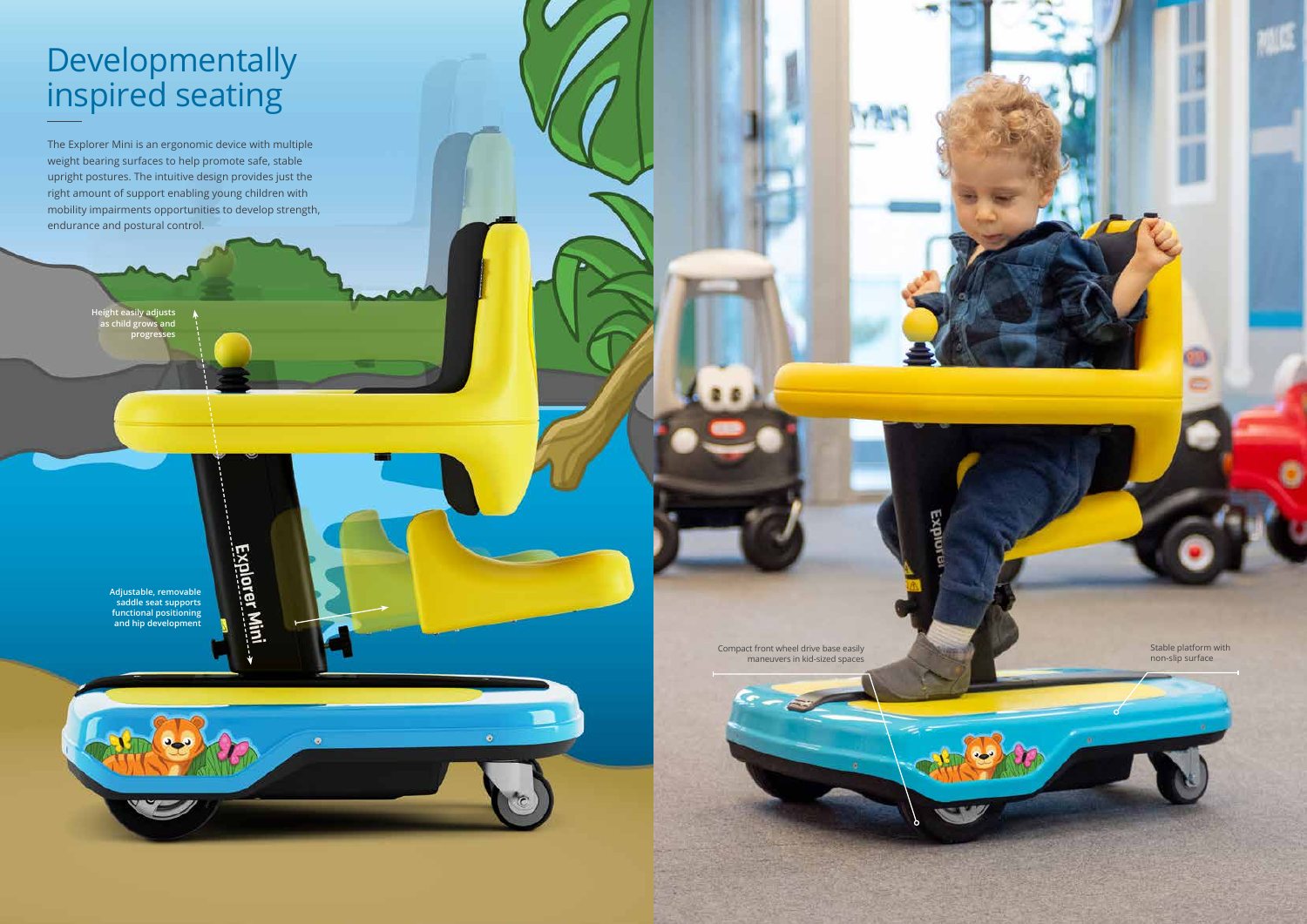### Independence through exploration

The Explorer Mini gives very young children with mobility impairments the opportunity to increase their independence through exploration. Its intentional design, approachable aesthetic and growth adjustability encourages self-initiated independent movement.

> Integrated table and backrest is supportive and allows freedom of movement



**Midline joystick promotes bilateral upper extremity use**

 $G$   $\overline{f}$